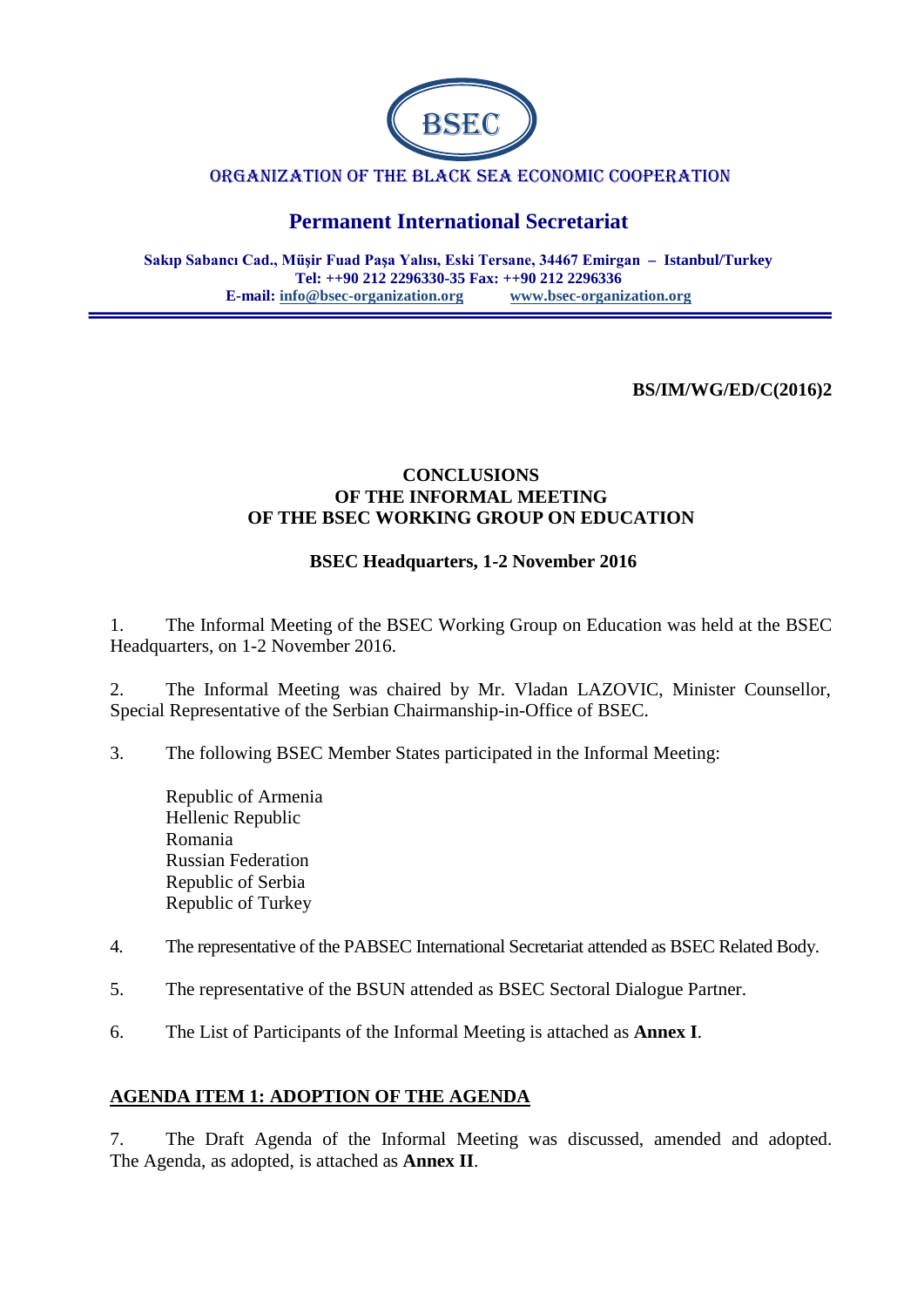#### **AGENDA ITEM 2: IMPLEMENTATION OF THE RESOLUTIONS, DECISIONS AND RECOMMENDATIONS OF THE BSEC COUNCIL OF MINISTERS, AND THE FOLLOW-UP OF THE DECLARATIONS AND JOINT STATEMENTS ADOPTED BY THE MINISTERS IN CHARGE OF EDUCATION**

8. The participants took note of the information provided by the BSEC PERMIS on the ways and dynamics of the implementation of the Resolution of the 15<sup>th</sup> BSEC Council (Moscow, 1 November 2006), since the last Meeting of the BSEC Working Group on Education (Rostov-on-Don, 18-19 May 2016).

# **AGENDA ITEM 3: IMPLEMENTATION OF THE "BSEC ECONOMIC AGENDA 2012": FIRST YEAR OF THE SECOND MEDIUM-TERM (2016-2018)**

9. The participants took note of information on the developments with regard to the implementation of the "BSEC Economic Agenda 2012" and the priorities for the second medium-term (2016-2018), provided by the BSEC PERMIS.

### **a) Discussion of concrete proposals on the implementation of the Joint Programmes**

#### *(i) Questionnaire on the Academic and Student Mobility among the BSEC Member States*

10. The representative of the Hellenic Republic recalled that the final report on the Questionnaire on the Academic and Student Mobility among the BSEC Member States was submitted, and suggested that the conclusions of the report might be used for future discussions on the issue. The final report is attached as **Annex III.**

#### *(ii) Questionnaire on Cooperation in Education amongst the BSEC Member States*

11. The participants took note of the draft Questionnaire on Cooperation in Education amongst the BSEC Member States **(Annex IV)**, presented by the delegation of the Russian Federation.

12. Interested BSEC Member States are invited to send their comments/amendments on the proposed draft to the BSEC PERMIS **by 25 January 2017**.

### *(iii) Optimization of the Existing Data-Collection Procedures in the field of Education*

13. The delegation of the Russian Federation requested to extend date for delivery to the BSEC PERMIS of the Proposals on optimization of the existing BSEC data-collection procedures in the field of Education **by 1 December 2016.**

### *(iv) Integrated Virtual Environment for Higher Education in BSEC Countries*

14. The representative of the Hellenic Republic recalled that the project proposal on the Integrated Virtual Environment for Higher Education in BSEC Countries was presented to the Working Group in 2015 (attached as **Annex V**) and reiterated the call to other Member States to join the Project in order to submit it for funding.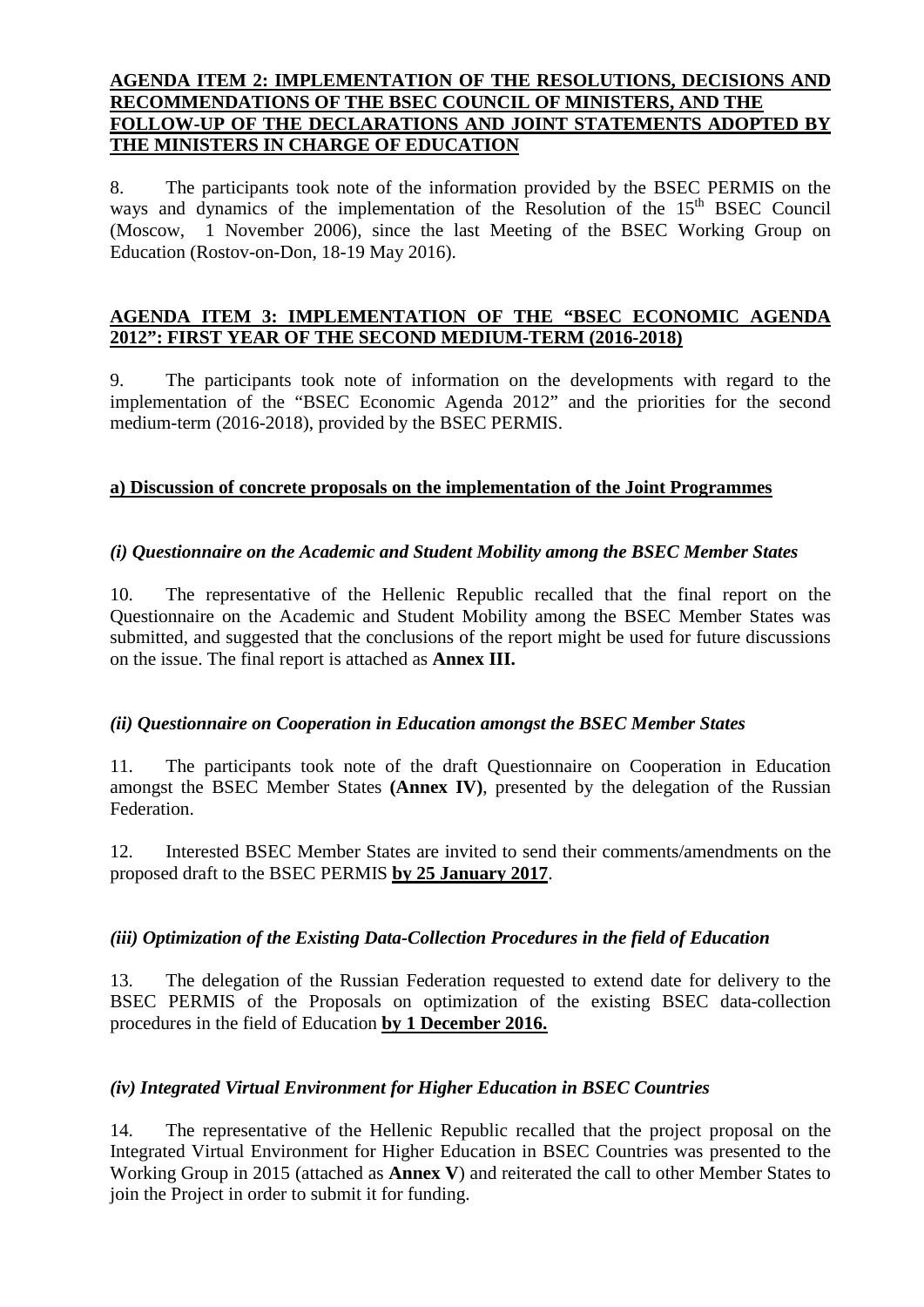15. The representatives of Romania and the Russian Federation expressed interest of their respective countries to join the Project.

16. The delegation of the Russian Federation expressed willingness to consult with the UNESCO Institute for Information Technologies in Education with a view to possibly contributing to the development of Integrated Virtual Environment for Higher Education in BSEC Countries.

### *(v) Creation of a Leaflet/Brochure for Higher Education in Black Sea Region*

17. The representative of the Hellenic Republic informed that the preparation of the leaflet/brochure, in consultation with Romania and the Russian Federation, is under way and that the first draft should be circulated to the Member States well before the next meeting of the Working Group.

#### *(vi) Quality Assurance in Higher Education*

18. The participants took note of the joint report presented by the Hellenic Republic, the Russian Federation and the Republic of Turkey on recent developments in the area of Quality Assurance in Higher Education in the BSEC Member States, and coordinated by the Russian Federation (attached as **Annex VI)**.

19. Interested Member States were invited to prepare similar reports on the issue in advance of the next meeting of the Working Group.

20. It was proposed to support activities of the BSUN and use its network for collaboration in the field of Quality Assurance.

#### *(vii) National Key Universities of the BSEC Member States*

21. The delegation of the Russian Federation presented proposals on national key Universities of the BSEC Member States (attached as **Annex VII**).

22. The BSEC Member States and the BSUN were invited to send their comments/recommendations **by 15 April 2017** to be integrated into the relevant Draft Concept Note, in order to present it at the next meeting of the Working Group.

23. The delegation of Romania announced that the country would submit its comments and recommendations on the above mentioned proposal.

#### *(viii) Proposals on the Cooperation in the Field of Education*

24. The representative of the Republic of Armenia informed that due to the structural changes in the Ministry of Education and Science the proposals will be submitted at a later stage.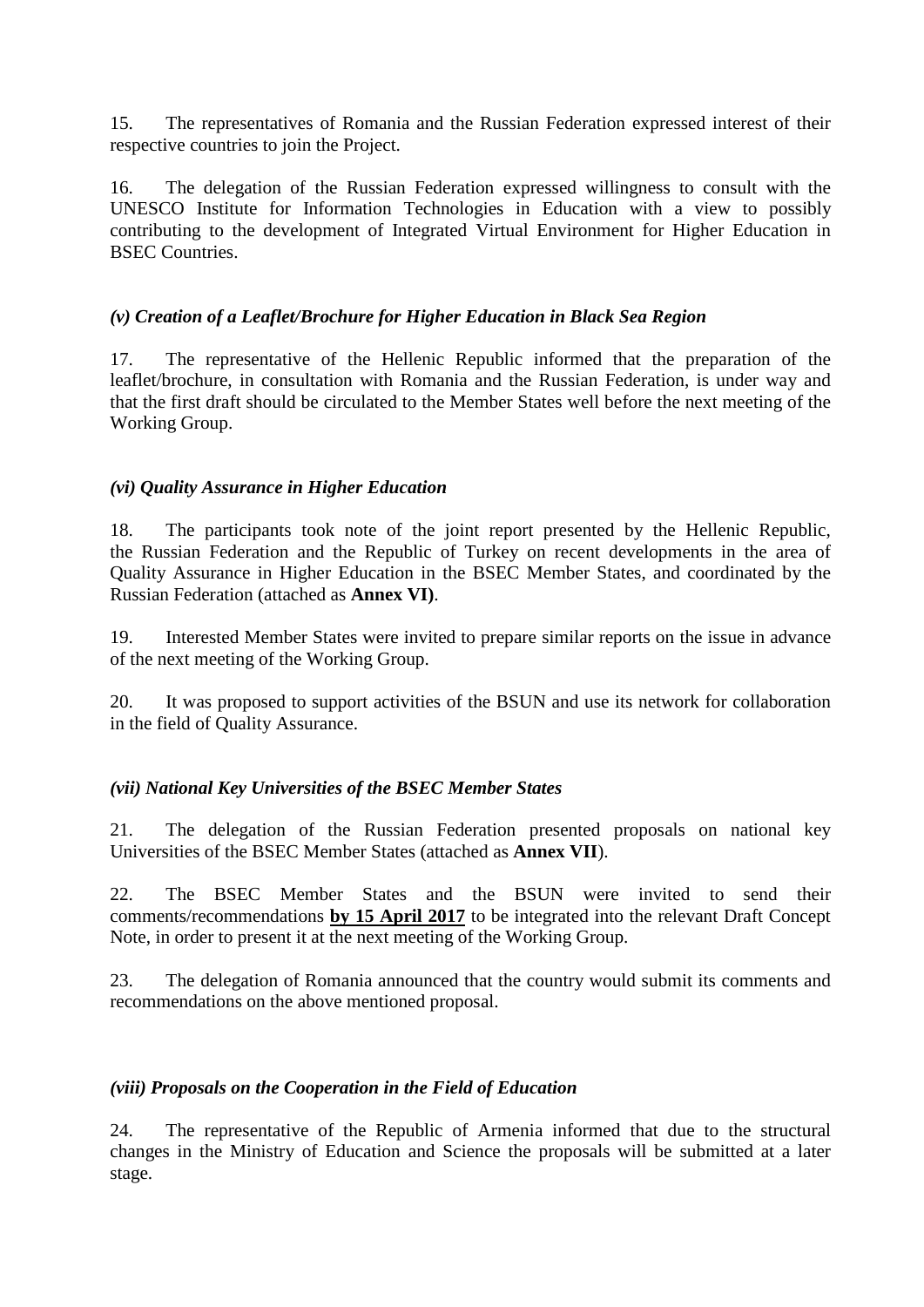# *(ix) Presentations on Other Issues of Education*

25. The delegation of the Republic of Turkey informed on the readiness to deliver at the next meeting of the Working Group a presentation on the activities undertaken by the Ministry of National Education for the Education of the Syrian Citizens under Temporary Protection of Turkey, and Foreign Students' Information System.

26. The representative of the Hellenic Republic presented information on Summer School for Refugees "Beyond the Refugee Crisis – Studying in Europe" (attached as **Annex VIII**).

27. The representative of Romania invited the Member States to consider sharing best practices in the field of Education in bilateral relations, for possible use in multilateral cooperation.

28. The representative of Romania also expressed readiness to prepare a report on recent developments in Vocational Education in Romania, to be presented at the next meeting of the Working Group.

### **b) Achievements Report for 2016**

29. The participants considered, amended and agreed on the Achievements Report of the Working Group on the implementation of the "BSEC Economic Agenda 2012" for 2016, prepared by the BSEC PERMIS. The Achievements Report is attached as **Annex IX.**

### **AGENDA ITEM 4: YOUTH AND SPORTS ISSUES AND EDUCATION**

30. The participants took note of the information presented by the BSEC PERMIS on the consideration of Youth and Sports issues within the BSEC.

31. The delegation of the Russian Federation proposed to prepare information on recent developments and prospective trends, as well as a list of international youth and sports events related to education in the BSEC Countries, to be presented at the next meeting of the Working Group.

32. The representative of the Hellenic Republic expressed interest of the country to join the project.

### **AGENDA ITEM 5: COOPERATION WITH INTERNATIONAL ORGANIZATIONS**

33. The participants took note of the information presented by the BSEC PERMIS on the collaboration with other international and regional organizations.

34. The participants took note of the proposals of the Russian Federation on enhancing cooperation of BSEC with the following international organizations and associations in the field of Education: *UNESCO International Institute for Education Planning (IIEP); UNESCO Institute of Information Technology in Education (UNESCO IITE); Academic Cooperation Association (ACA); International Association for the Evaluation of Educational Achievement (IEA); European Association of International Education (EAIE); Magna Charta Observatory.*  The presented information is attached as **Annex X.**